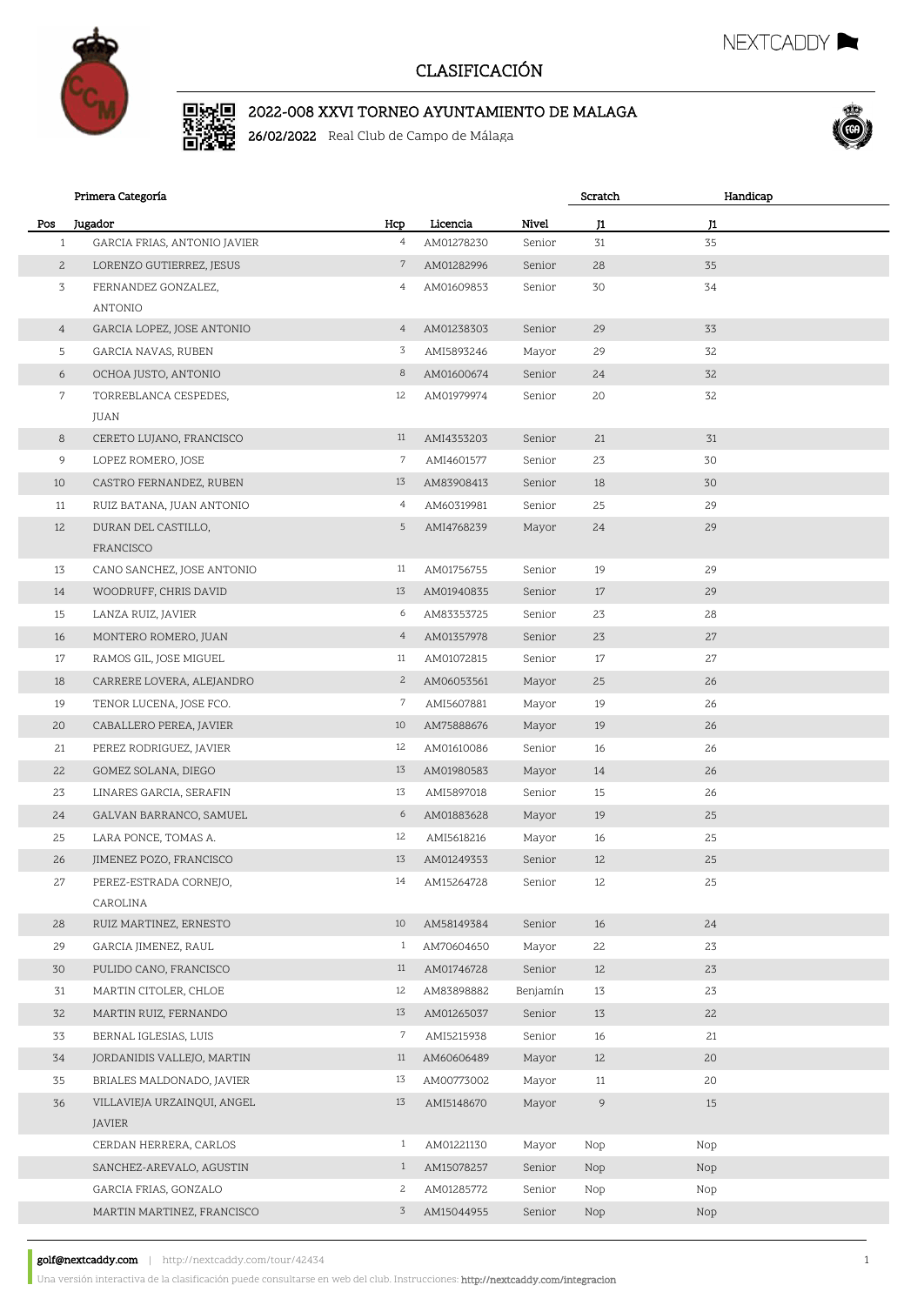

# 2022-008 XXVI TORNEO AYUNTAMIENTO DE MALAGA

26/02/2022 Real Club de Campo de Málaga



NEXTCADDY **NEXTCADDY** 

|     | Primera Categoría       |     |            |        | Scratch | Handicap |  |
|-----|-------------------------|-----|------------|--------|---------|----------|--|
| Pos | Jugador                 | Hcp | Licencia   | Nivel  | J1      | J1       |  |
|     | CAMPUZANO TORRES, JUAN  | 4   | AM83964455 | Mayor  | Nop     | Nop      |  |
|     | LUIS                    |     |            |        |         |          |  |
|     | GALLARDO MEDINA,        | 6   | AMB2157897 | Mayor  | Nop     | Nop      |  |
|     | FERNANDO                |     |            |        |         |          |  |
|     | PAJARIÑO HERMAN, ZARKO  | 10  | AM75345388 | Senior | Nop     | Nop      |  |
|     | FERNANDEZ MOLINA, ANGEL | 11  | AMD7946403 | Mayor  | Nop     | Nop      |  |
|     | SONG, KWANG SOO         | 12  | AMI4927612 | Senior | Nop     | Nop      |  |
|     | ARIZON GOMEZ BARCENA,   | 13  | AM15610809 | Mayor  | Nop     | Nop      |  |
|     | FELIPE                  |     |            |        |         |          |  |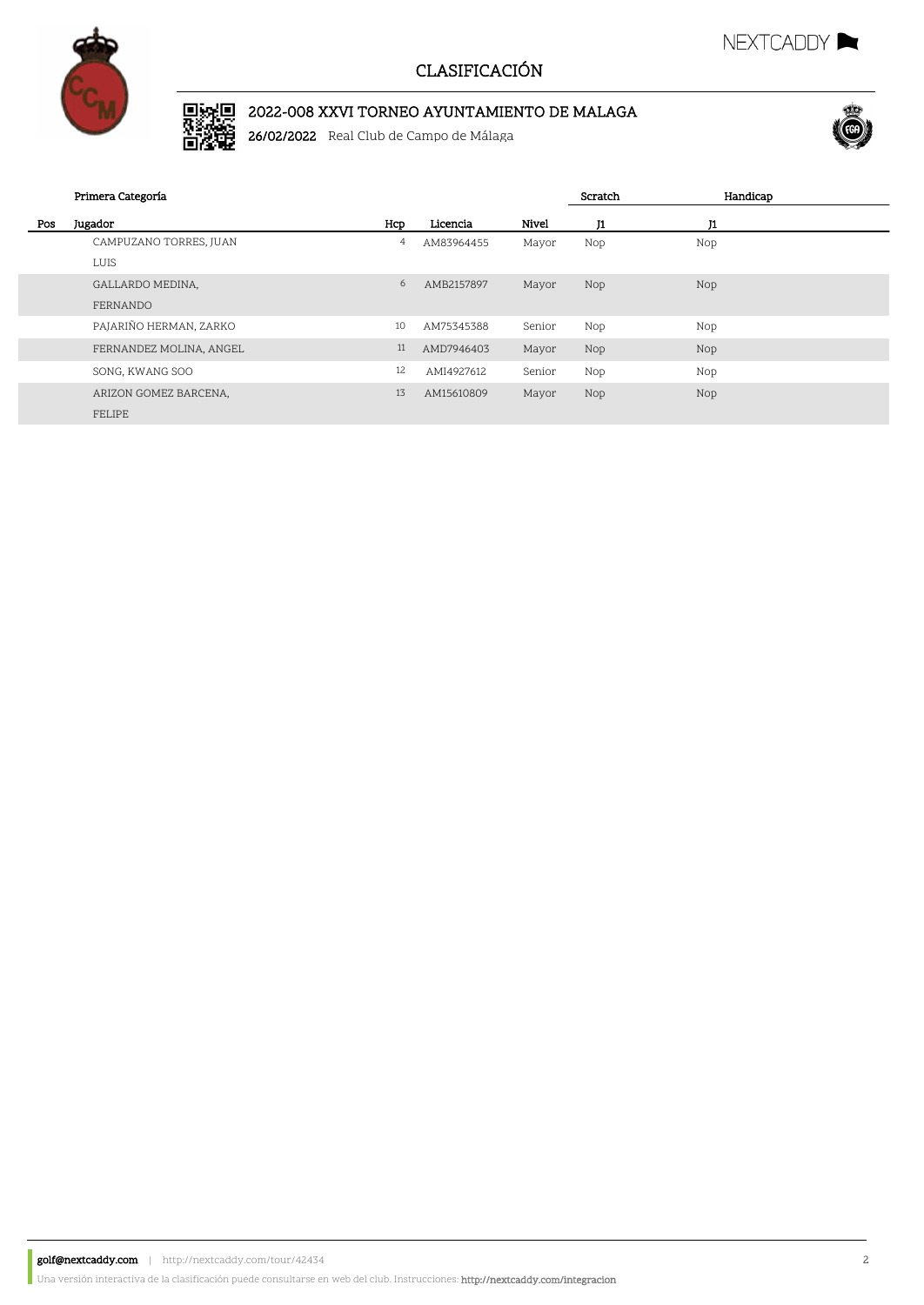

#### 2022-008 XXVI TORNEO AYUNTAMIENTO DE MALAGA

26/02/2022 Real Club de Campo de Málaga



NEXTCADDY

|                | Segunda Categoría                   |     |            |        | Scratch       | Handicap |  |
|----------------|-------------------------------------|-----|------------|--------|---------------|----------|--|
| Pos            | Jugador                             | Hcp | Licencia   | Nivel  | $\mathbf{J1}$ | J1       |  |
| $\mathbf{1}$   | NAVARRO CORREDERA,                  | 18  | AM01950660 | Senior | $17\,$        | 34       |  |
|                | MANUEL                              |     |            |        |               |          |  |
| $\mathbf{2}$   | RUIZ AVILA, ALVARO                  | 20  | AM15696947 | Senior | 15            | 33       |  |
| 3              | GONZALEZ HERRERA,                   | 21  | AM01266180 | Senior | 14            | 33       |  |
|                | M.CARMEN                            |     |            |        |               |          |  |
| $\overline{4}$ | CERVANTES LAHESA, ANTONIO           | 18  | AM15264729 | Senior | 17            | 32       |  |
| 5              | AIDO MONTAÑEZ, JUAN<br>MANUEL       | 19  | AM75887206 | Mayor  | 14            | 32       |  |
| 6              | DIAZ RICO, SALVADOR                 | 22  | AM83696539 | Senior | 12            | 32       |  |
| 7              | LASTRA SERRANO, MIGUEL DE           | 19  | AM04603182 | Senior | 15            | 31       |  |
|                | LA                                  |     |            |        |               |          |  |
| 8              | GONZALEZ BRAVO, MANUEL              | 21  | AM01279644 | Senior | 12            | 31       |  |
| 9              | WELCH, MAGGIE                       | 23  | AM01608693 | Senior | 10            | 31       |  |
| 10             | TORO DE PABLO, JULIO DE             | 15  | AM01152111 | Senior | 18            | 30       |  |
| 11             | PEREZ RODRIGUEZ, SEBASTIAN          | 16  | AM01614386 | Senior | 16            | 30       |  |
| 12             | ORELLANA GARCIA, ROQUE              | 16  | AM01901604 | Senior | 18            | 30       |  |
| 13             | MARTIN BENAVIDES, GONZALO           | 19  | AM15043615 | Mayor  | 15            | 30       |  |
| 14             | CARNEROS NAVAS, FRANCISCO           | 20  | CE00406426 | Senior | 13            | 30       |  |
| 15             | LOPEZ BRONCANO, DANIEL              | 19  | AMI5775618 | Mayor  | 13            | 29       |  |
| 16             | ULANDER, TUULA                      | 19  | AM01040431 | Senior | 13            | 29       |  |
| 17             | MOLINA GARCIA, ANDRES               | 21  | CM00148360 | Senior | 13            | 29       |  |
| 18             | ULANDER, ILKKA                      | 21  | AM01040416 | Senior | 11            | 29       |  |
| 19             | PICATOSTE GARCIA,                   | 16  | AM75925319 | Mayor  | 16            | 28       |  |
|                | ALEJANDRO                           |     |            |        |               |          |  |
| 20             | RODRIGUEZ RODRIGUEZ,<br>ALVARO      | 18  | AM15287048 | Mayor  | 14            | 28       |  |
| 21             | THOMAS, JEAN PASCAL                 | 18  | AM61064653 | Senior | 14            | 28       |  |
| 22             | HERMANA SALCEDO, ENRIQUE            | 20  | AM15262295 | Senior | 10            | 28       |  |
| 23             | BENAVENTE CASAJUS, MANUEL           | 14  | AMD2619327 | Senior | 15            | 27       |  |
| 24             | RODRIGUEZ RAMIREZ, JOAQUIN          | 15  | AMB2616097 | Senior | 16            | 27       |  |
| 25             | EKLUND NORRBY, TOMAS                | 18  | AMI5884324 | Senior | 14            | 27       |  |
| 26             | PEREZ BALLESTEROS,<br>FRANCISCA     | 24  | AM01603669 | Senior | 8             | 27       |  |
| 27             | MARTIN CITOLER, GONZALO             | 15  | AM83886328 | Alevín | 14            | 26       |  |
| 28             | CORTES MANSO-BUENO,<br>MIGUEL ANGEL | 20  | AMD2795237 | Senior | 13            | 26       |  |
| 29             | PEREZ PALOMO, PEPA                  | 22  | AM01250033 | Senior | 10            | 26       |  |
| 30             | NIVEN, MICHAEL                      | 14  | AMI5898005 | Senior | 14            | 25       |  |
| 31             | PEREZ ALBERICH, ESTEBAN             | 20  | AM11108733 | Senior | 8             | 24       |  |
| 32             | BALESTRINI ABELA, FERNANDO          | 22  | AM00940748 | Senior | 9             | 24       |  |
| 33             | RAMOS TORRES, CESAR A.              | 14  | AM00612895 | Senior | 11            | 23       |  |
| 34             | LASTRA PINACHO, MIGUEL              | 17  | AM15976614 | Mayor  | 10            | 23       |  |
| 35             | MARTIN JIMENEZ, JOSE                | 15  | AM75133874 | Senior | 10            | 22       |  |
|                | ANTONIO                             |     |            |        |               |          |  |
| 36             | BLOMQUIST, KIM                      | 18  | AM75969359 | Mayor  | 9             | 22       |  |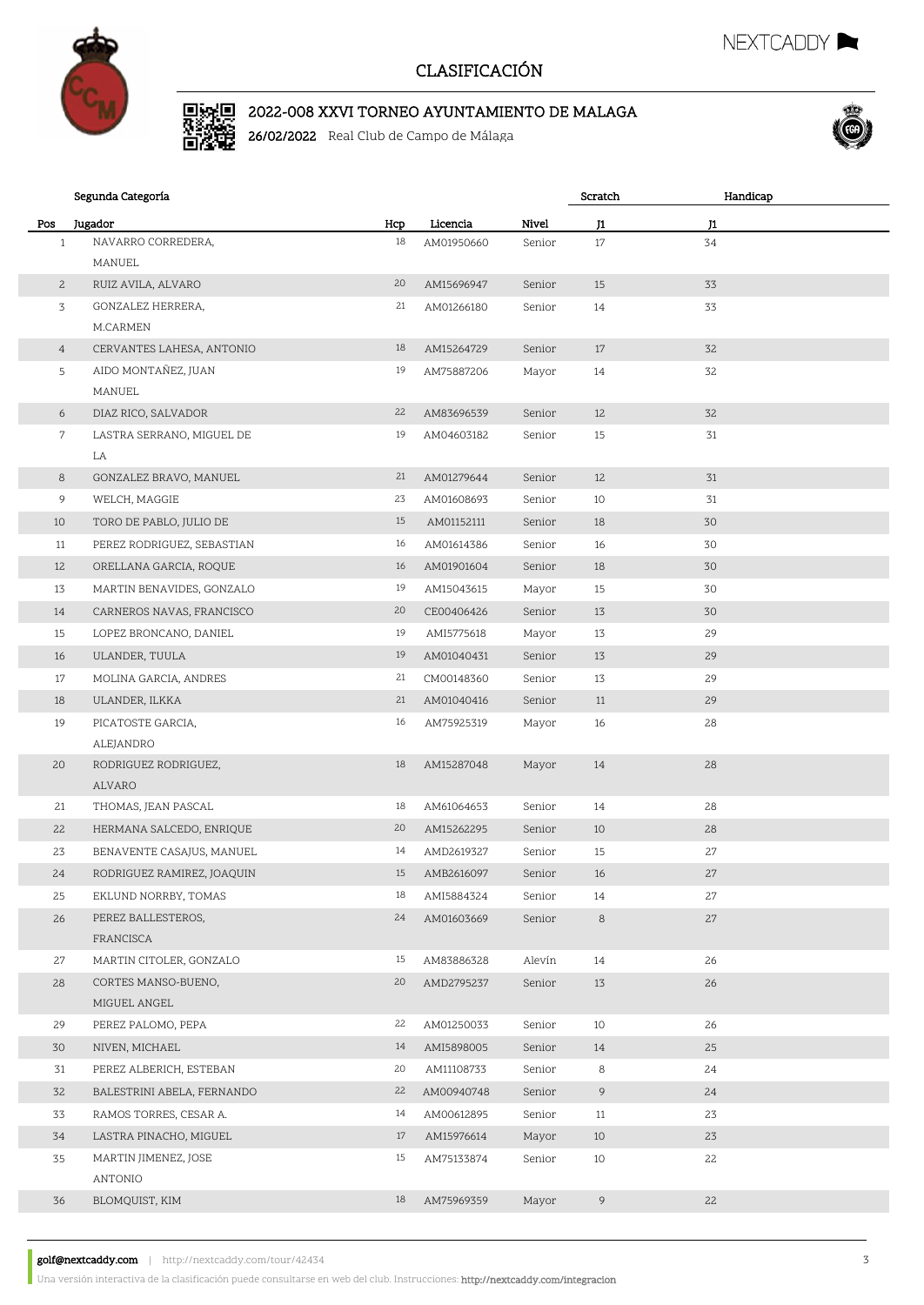

## 2022-008 XXVI TORNEO AYUNTAMIENTO DE MALAGA

26/02/2022 Real Club de Campo de Málaga



NEXTCADDY

|     | Segunda Categoría          |     |            |        | Scratch        | Handicap |  |
|-----|----------------------------|-----|------------|--------|----------------|----------|--|
| Pos | Jugador                    | Hcp | Licencia   | Nivel  | J1             | J1       |  |
| 37  | ALVAREZ ZALDIVAR,          | 19  | AM00319725 | Mayor  | 9              | 22       |  |
|     | ALEJANDRO                  |     |            |        |                |          |  |
| 38  | AIDO SAEZ, JUAN MANUEL     | 22  | AM75902293 | Cadete | $\overline{7}$ | 22       |  |
| 39  | GARCIA ESPARTERO, RAFAEL   | 17  | AM01930272 | Senior | 9              | 21       |  |
| 40  | GONZALEZ BOLLULLOS, JOSE   | 17  | AM01267119 | Senior | 9              | 20       |  |
|     | <b>LUIS</b>                |     |            |        |                |          |  |
| 41  | MELENDEZ AGUILAR, JOSE     | 22  | AM04074335 | Senior | 5              | 20       |  |
|     | ANTONIO                    |     |            |        |                |          |  |
|     | ROPERO ARRABAL, ANTONIO    | 19  | AMI4939078 | Senior | Ret            | Ret      |  |
|     | ESCOBAR GARCIA, JORGE      | 20  | AM15976618 | Mayor  | Ret            | Ret      |  |
|     | RUIZ ENRIQUEZ, JUAN LUIS   | 22  | AM01616748 | Senior | Ret            | Ret      |  |
|     | ESTRADA BOOTELLO, DANIEL   | 14  | AMD2613249 | Senior | Nop            | Nop      |  |
|     | PEÑAFIEL CAMPOS, JOSE Mª   | 14  | AMD7740447 | Senior | <b>Nop</b>     | Nop      |  |
|     | BORREGO GALVEZ, SALVADOR   | 17  | AM01267113 | Senior | Nop            | Nop      |  |
|     | BRYAN JIMENEZ, JOSE MANUEL | 18  | AM15908320 | Senior | Nop            | Nop      |  |
|     | FERRER PASCUAL, ANTONIO    | 20  | AMD2603667 | Senior | Nop            | Nop      |  |
|     | MARTIN SANCHEZ, DOMINGO    | 21  | AM01321354 | Senior | <b>Nop</b>     | Nop      |  |